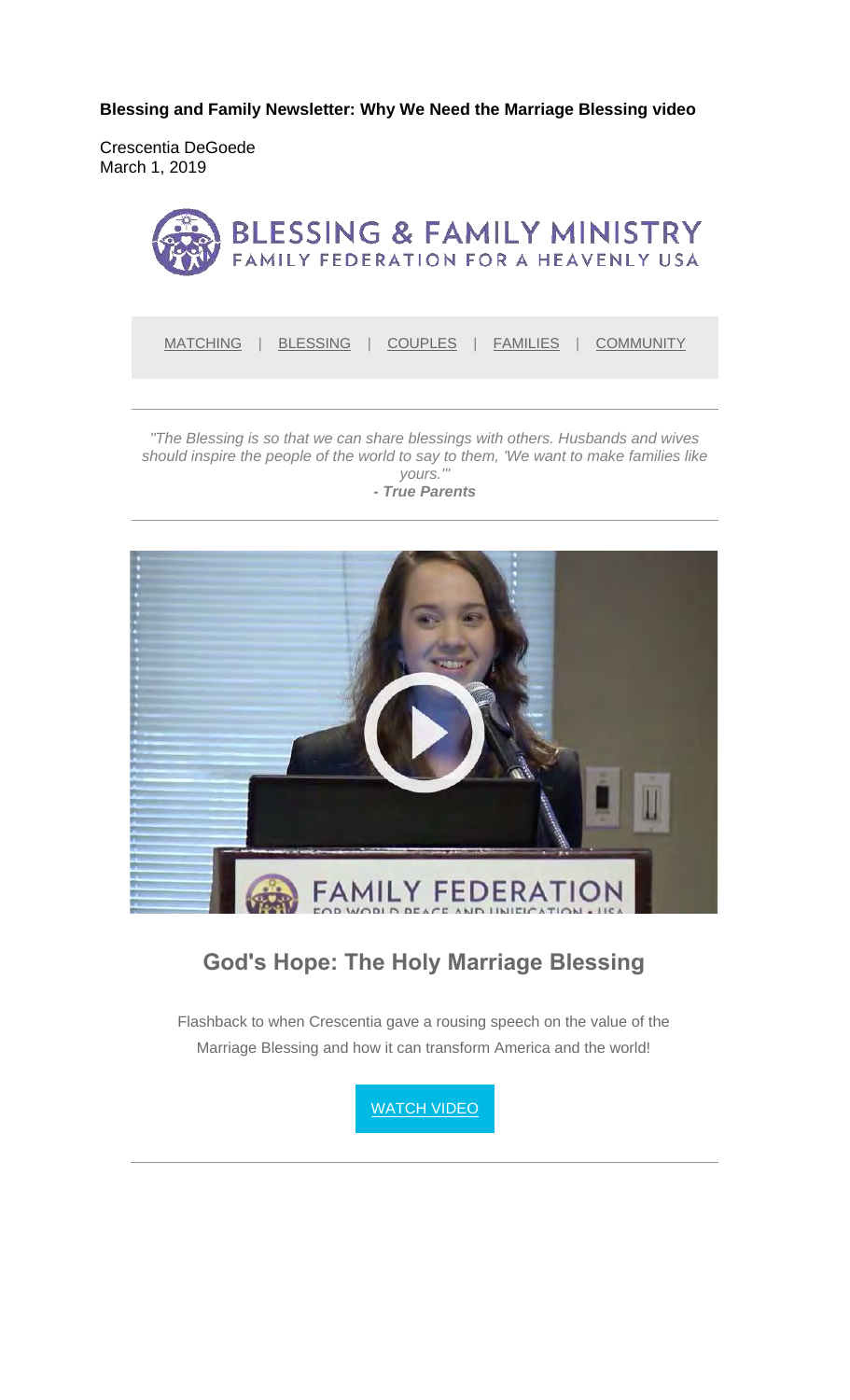

### **The Heart of OMS— Online Matching System**

"When I received an email that told me someone from Afghanistan had just registered on OMS, my mouth dropped. I was amazed"...

READ MORE



# **Matching Workshops In Europe & Japan • Submit Your Profile!**

Submit your profile to have it displayed in Japan or Europe!

READ MORE



#### **Pursue Me Please!**

Central to healthy marriages is the idea of continual and purposeful investment. One little known but very important aspect of this is that of pursuing our partner, no matter what stage of marriage we are in...

READ ARTICLE



## **Give Your Children The Values They Deserve**

Parents can combat societal pressures with the right approach. Learn three tips that help parents have a much stronger influence than their friends or social media...